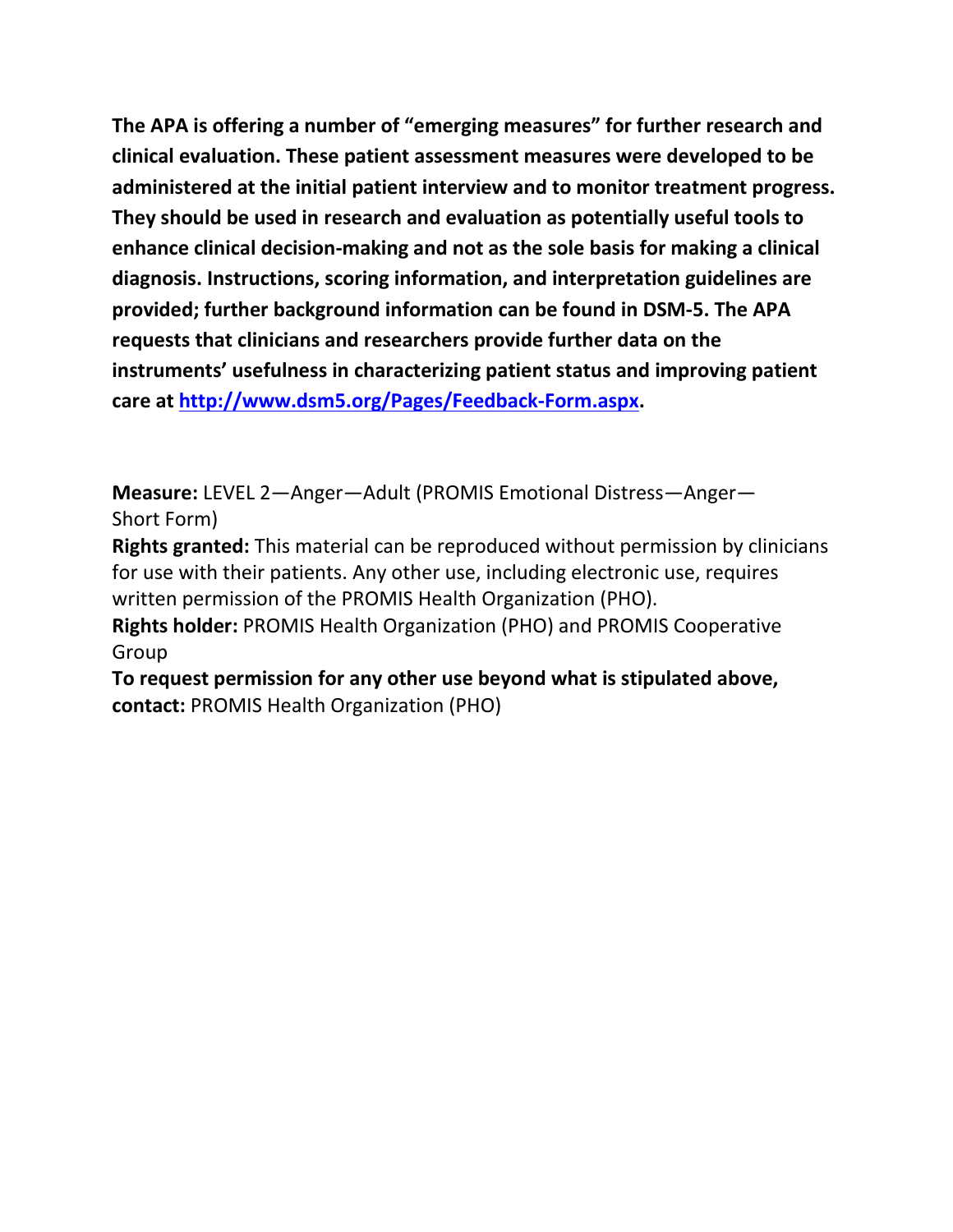# **LEVEL 2—Anger—Adult\***

## \* PROMIS Emotional Distress—Anger—Short Form

| Name:                                                                                                            | Age: | Sex: $\Box$ Male $\Box$ Female | Date: |
|------------------------------------------------------------------------------------------------------------------|------|--------------------------------|-------|
| If the measure is being completed by an informant, what is your relationship with the individual receiving care? |      |                                |       |

In a typical week, approximately how much time do you spend with the individual receiving care? \_\_\_\_\_\_\_\_\_\_\_\_\_\_\_ hours/week

**Instructions:** On the DSM-5 Level 1 cross-cutting questionnaire that you just completed, you indicated that *during the past 2 weeks* you (the individual receiving care) have been bothered by "feeling irritated, grouchy, or angry" at a mild or greater level of severity. The questions below ask about these feelings in more detail and especially how often you (the individual receiving care) have been bothered by a list of symptoms **during the past 7 days. Please respond to each item by marking ( or x) one box per row.** 

|                                  |                                        |              |             |                  | <b>Clinician</b><br><b>Use</b> |               |              |
|----------------------------------|----------------------------------------|--------------|-------------|------------------|--------------------------------|---------------|--------------|
| In the past SEVEN (7) DAYS       |                                        |              |             |                  |                                | <b>Item</b>   |              |
|                                  |                                        | <b>Never</b> | Rarely      | <b>Sometimes</b> | <b>Often</b>                   | <b>Always</b> | <b>Score</b> |
| 1.                               | I was irritated more than people knew. | $\Box$ 1     | $\square$ 2 | $\Box$ 3         | $\Box$ 4                       | $\square$ 5   |              |
|                                  |                                        |              |             |                  |                                |               |              |
| 2.                               | I felt angry.                          | $\Box$ 1     | $\Box$ 2    | $\square$ 3      | $\Box$ 4                       | $\square$ 5   |              |
|                                  |                                        |              |             |                  |                                |               |              |
| 3.                               | I felt like I was ready to explode.    | $\Box$ 1     | $\square$ 2 | $\Box$ 3         | $\Box$ 4                       | $\Box$ 5      |              |
|                                  |                                        |              |             |                  |                                |               |              |
| 4.                               | I was grouchy.                         | $\Box$ 1     | $\square$ 2 | $\square$ 3      | $\Box$ 4                       | $\square$ 5   |              |
|                                  |                                        |              |             |                  |                                |               |              |
| 5.                               | I felt annoyed.                        | $\Box$ 1     | $\Box$ 2    | $\square$ 3      | $\Box$ 4                       | $\Box$ 5      |              |
| <b>Total/Partial Raw Score:</b>  |                                        |              |             |                  |                                |               |              |
| <b>Prorated Total Raw Score:</b> |                                        |              |             |                  |                                |               |              |
| T-Score:                         |                                        |              |             |                  |                                |               |              |

*©2008-2012 PROMIS Health Organization (PHO) and PROMIS Cooperative Group.* 

*This material can be reproduced without permission by clinicians for use with their patients.*

*Any other use, including electronic use, requires written permission of the PHO.*